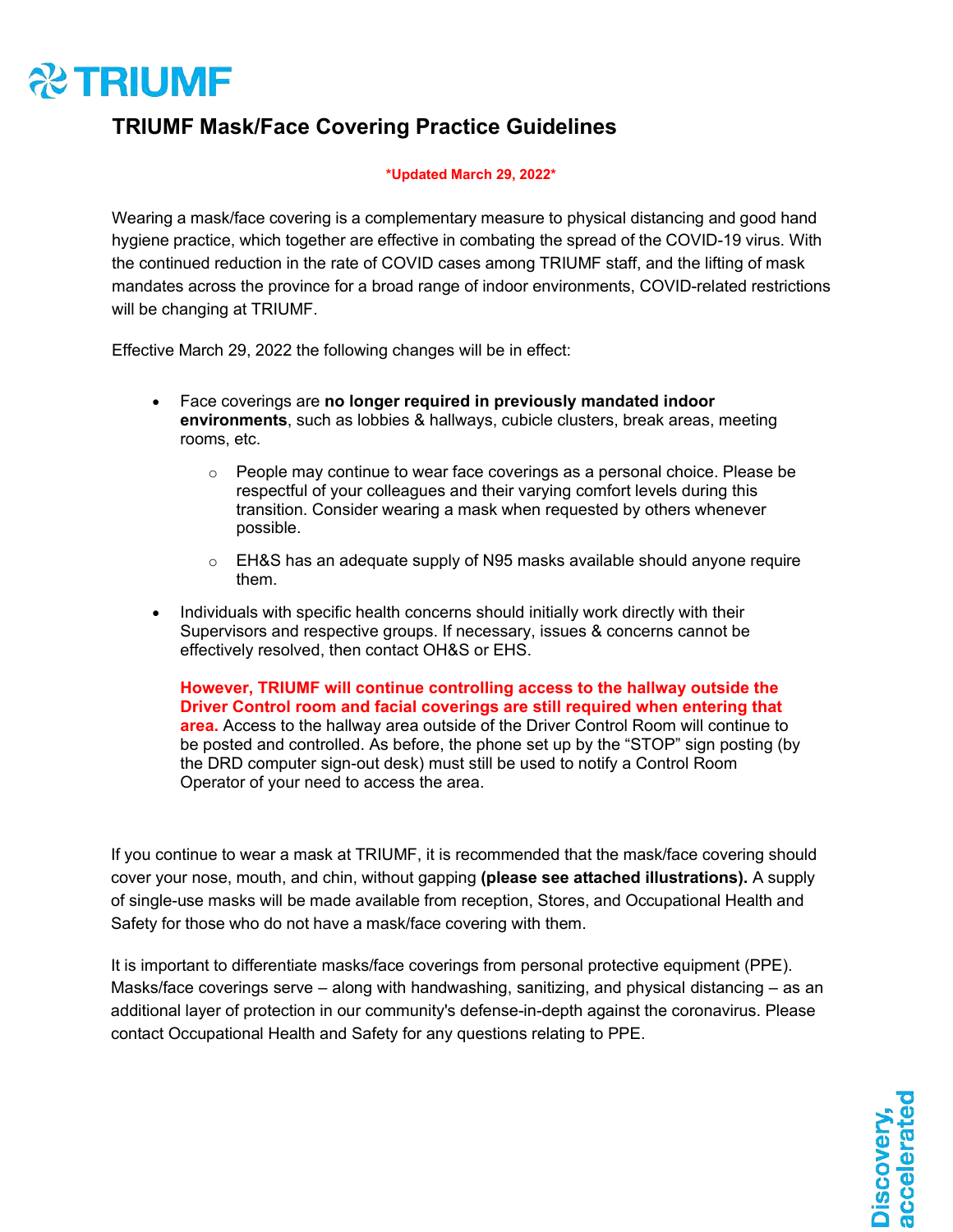

### **FREQUENTLY ASKED QUESTIONS**

### **Should I be wearing a mask/face covering at TRIUMF?**

- 1. I am in sustained contact with a colleague at a distance of less than two metres, anywhere outside of our shared workspaces: **No,** but you may choose to wear a mask depending on individual comfort level.
- 2. I am working (seated or standing) in a shared office space (e.g., a cubicle area) alongside colleagues who also work in that area: **No.**
- 3. I am visiting someone in *their* workspace: **No,** but you may choose to wear a mask depending on individual comfort level.
- 4. I am in a common area or shared space (e.g., hallway, washroom, shared office, badge room): **No.**
- 5. I am in a personal space alone: **No.**
- 6. I am in a personal space, but someone visits me in my office: **No,** but you may choose to wear a mask depending on individual comfort level.
- 7. I am outdoors: **No.**
- 8. I am eating in a lunch area alongside colleagues who are also eating: **No,** but you may choose to wear a mask after eating/drinking, depending on individual comfort level.
- 9. I am holding an in-person meeting, including in the Auditorium: **No.**
- 10. I am visiting any of the operator control rooms: **No.**

### **How should I navigate discussions about personal preference for mask-wearing among colleagues who work in shared office spaces?**

Please work with your shared office colleagues to find a resolution that makes everyone feel safe and respected. If need be, please contact your supervisor to facilitate, or contact the TRIUMF COVID-19 Task Force by email at *[covid19taskforce@triumf.ca](mailto:covid19taskforce@triumf.ca)*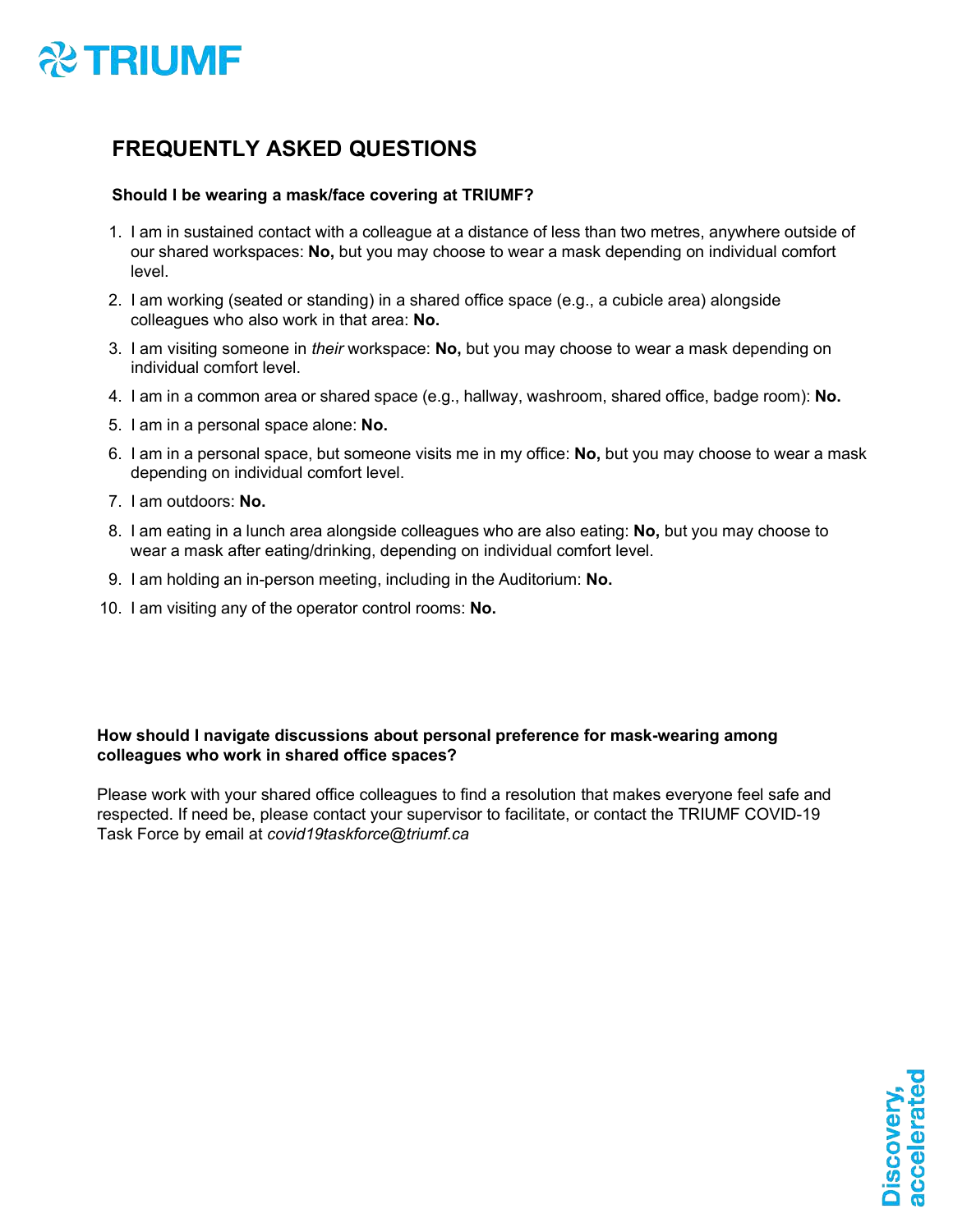# **Coronavirus COVID-19**

**BC Centre for Disease Control | BC Ministry of Health**



# **How to Wear a Face Mask**



Wash your hands with soap and water for 20-30 seconds or perform hand hygiene with alcohol-based hand rub before touching the face mask.



Check the new mask to make sure it's not damaged.



Ensure colour side of the mask faces outwards.



Locate the metallic strip. Place it over and mold it to the nose bridge.



Place an ear loop around each ear or tie the top and bottom straps.



Replace the mask if it gets wet or dirty and wash your hands again after putting it on. Do not reuse the mask.

Cover mouth and nose fully, mak- ing sure there are no gaps. Pull the bottom of the mask to fully



Press the metallic strip again<br>to fit the shape of the nose. Perform hand hygiene.



Do not touch the mask while using it, if you do, perform hand hygiene.





Perform hand hygiene. Do not touch the front of your mask. Lean forward, gently remove the mask from behind by holding both ear loops or ties.



Discard the mask in a waste container.



Perform hand hygiene.







**Non-medical inquiries (ex. travel, physical distancing): or text 604-630-0300 1-888-COVID19 (1888-268-4319)**